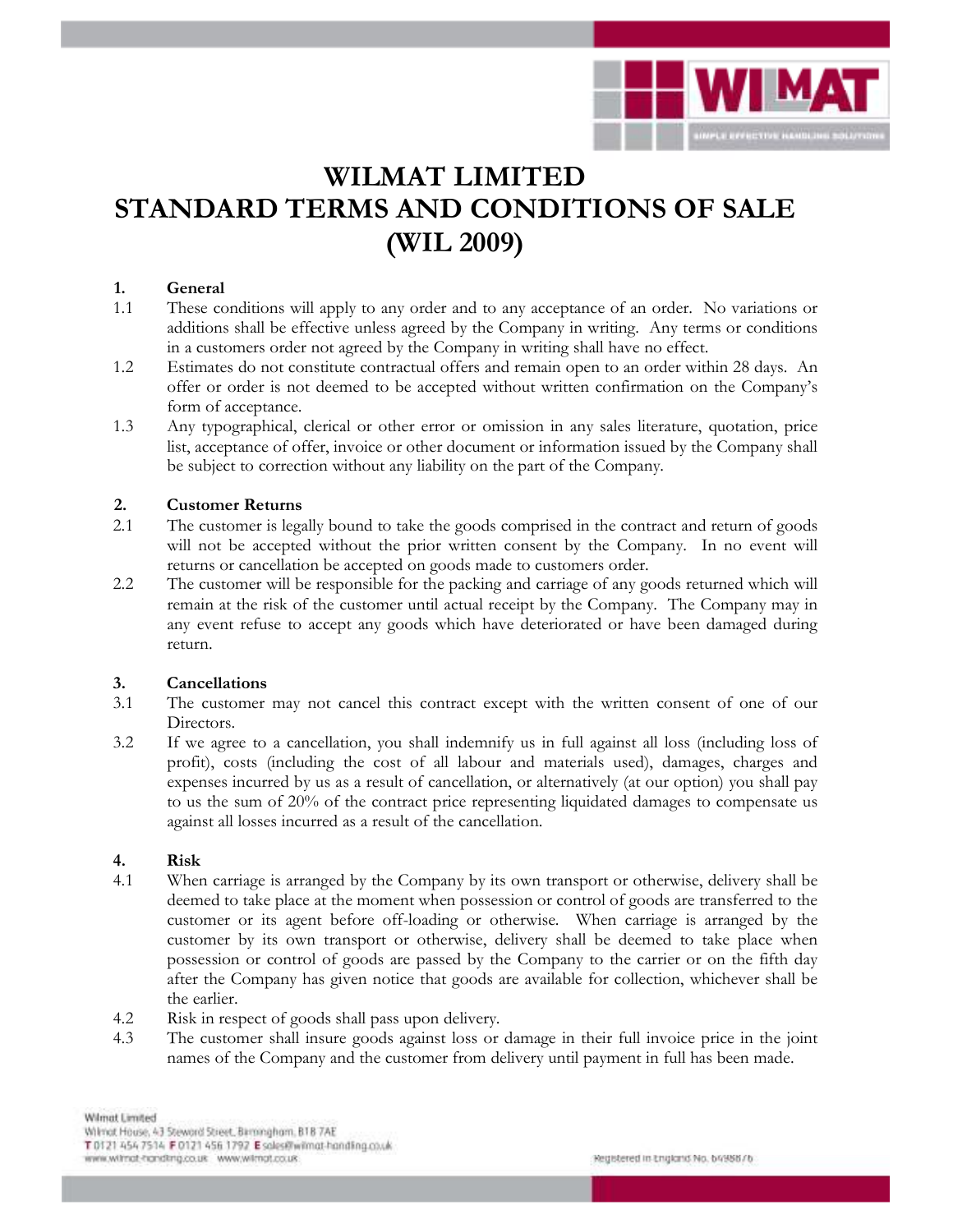

# **5. Deliveries**

- Estimated delivery dates (if any) are given in good faith but are not binding unless so confirmed in writing in the Company's acceptance of an order and in that event time shall not be of the essence of the contract.
- 5.2 Goods may be delivered by the Company in advance of the quoted delivery date upon giving reasonable notice to the customer.
- 5.3 Where the contract provides for delivery by instalments (whether or not on specified dates) and the customer fails to take delivery of an instalment, the Company shall not in any event be bound to make up such instalment according to any informal or binding schedules, programme or timetable.
- 5.4 The customer may not refuse to take or accept delivery of any consignment on account of any alleged failure shortage or defect in that or any other delivery.
- 5.5 When the customer is to arrange carriage the customer shall ensure:
	- 5.5.1 that delivery takes place as soon as possible after the Company has given notice that a consignment is ready and in any event within five days of such notice and
	- 5.5.2 that the vehicle is suitable in all respects to carry the goods involved and the Company reserves the right to withhold delivery if in its opinion the vehicle is unsuitable in any respect.

#### **6. Failure to accept delivery**

If the customer fails to accept delivery by the Company or to pick up goods within five days of notice as aforesaid (whichever may be the case):

- 6.1 The Company at its own initiative (and without prejudice to any rights against the customer) or at the request of the customer may store the goods at the risk of the customer and the customer shall pay upon demand the reasonable storage costs of the Company and all other expenses involved including insurance (at the Company's option) costs of re-delivery, loading and unloading and the goods may be re-invoiced at the rates ruling at the date of actual despatch.
- 6.2 The Company may sell the goods at the best price readily obtainable and (after deducting all reasonable storage and selling expenses) account to the customer for the excess over the price under the contract or charge the customer for any shortfall below the price under the contract.

#### **7. Carriage**

Unless otherwise agreed in writing, costs of carriage will be borne by the customer and if arranged by the Company, will be included in the invoice.

# **8. Unloading**

The customer shall provide adequate labour and facilities at the delivery point for unloading goods and shall indemnify the Company against all claims howsoever arising from unloading operations.

# **9. Quantities**

 By way of confirmation, orders are accepted on the basis that they constitute an unqualified order for the full quantity unless otherwise agreed by the Company in writing.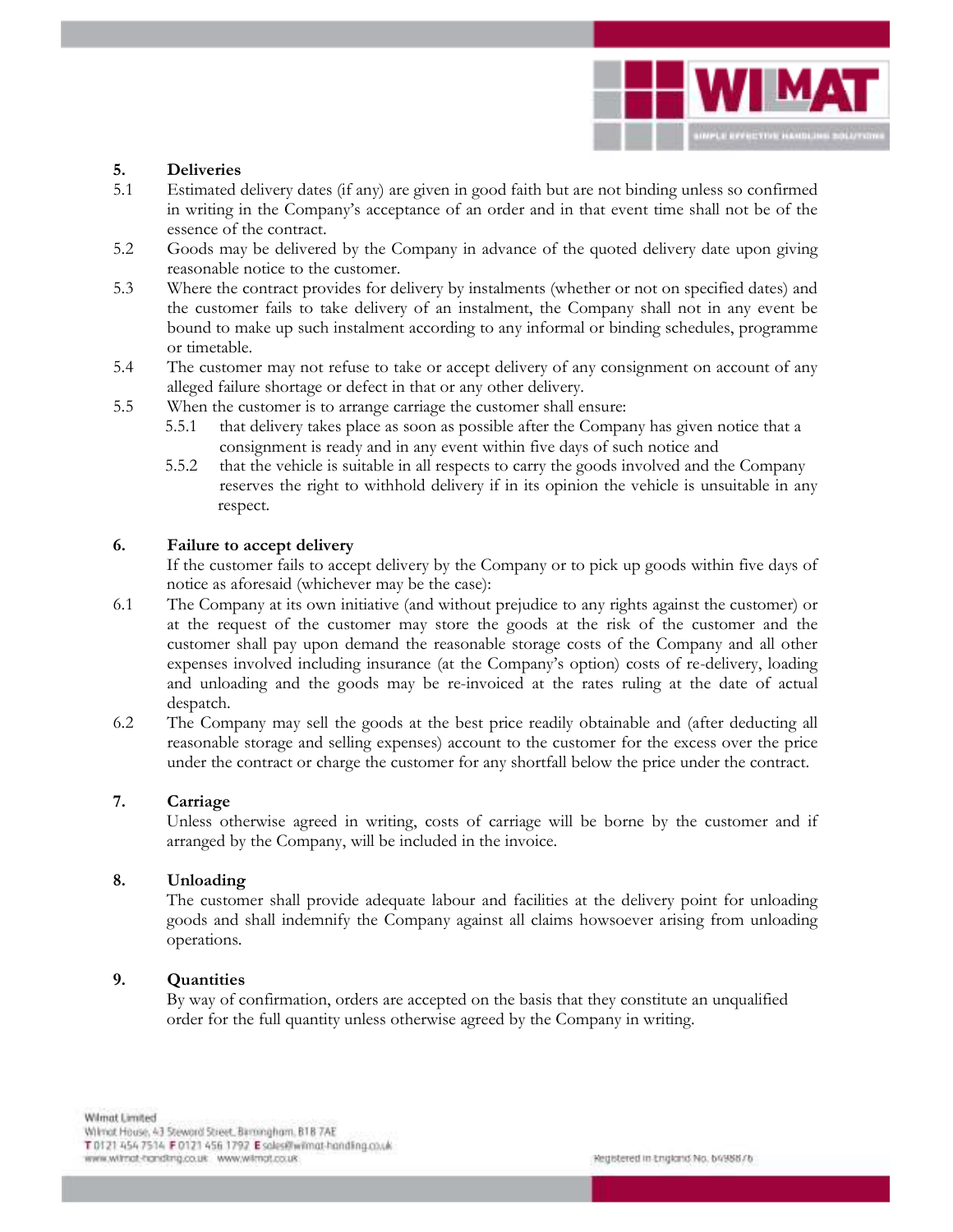

#### **10. Prices**

- 10.1 Price lists are subject to alteration at any time and quoted prices are estimates only. Unless fixed prices are expressly agreed in writing by the Company in its acceptance of an order, the price payable by the customer shall be at the Company's rates ruling at the date of despatch.
- 10.2 The Company may in any event by notice to the customer at any time before delivery increase the price of goods to reflect any increase in the cost to the Company which is due to any factor beyond the Company's control (such as, without limitation, any foreign exchange fluctuation, currency regulation, alteration of duties, increase in the costs of labour, materials or other costs of manufacture), any change in delivery dates, quantities or specification for goods requested by the customer or any delay caused by any instructions of the customer or failure of the customer to give the Company adequate information or instructions.
- 10.3 All quotations are strictly net ex works and no discounts will be allowed unless agreed in writing.
- 10.4 Prices are subject to the addition of VAT at the rates ruling at the date of tax point.
- 10.5 Prices in currencies other than pounds sterling are subject to variation in price based on the exchange rate applicable at the date of payment.
- 10.6 The customer shall pay or reimburse any tax levy or charge of whatever nature imposed by the authorities in any foreign country.
- 10.7 A minimum order charge of  $\text{\emph{f}}_880.00$  will be made on orders under that figure.

# **11. Payment**

- 11.1 Payment terms are net cash upon notice that goods are ready for delivery and payment is legally due and owing 48 hours after service of invoice.
- 11.2 Without prejudice to any other rights of the Company it may charge interest (both before and after any judgement) at the rate of 2.5% above bank rate per 4 weeks from the due payment date until date of payment on any payment overdue 30 days and interest shall accrue from day to day.
- 11.3 Payment shall not be deemed to have been made until payment in cash or cleared funds have been received by the Company.
- 11.4 The customer shall not be entitled to withhold payment of any sums due to the Company by reason of any disputed claim by the customer relating to any goods deliveries or work.
- 11.5 If the customer fails to make payment by the due dates then without prejudice to any other rights of the Company:
	- 11.5.1 the company shall be entitled to suspend all or any other deliveries or work under that or any other contract with the customer and in such event the customer shall not in any respect be released from his obligations to the Company under that or any such other contract.
	- 11.5.2 the Company shall be entitled to treat the relevant contract or any other contract with the customer as having been unlawfully terminated by the customer and to claim damages for breach of contract accordingly
	- 11.5.3 the Company shall be entitled to appropriate any payment made by the customer (on any account) to such goods under that or any other contract as the Company may think fit (notwithstanding any purported appropriation by the customer)
- 11.6 Prices are based on work being done during the recognised normal working hours and overtime work shall be charged at the Company's additional rates applicable at the time.

Wilmat Limited

Willmot House, 43 Steward Street, Barningham, B1B 7AE

T 0121 454 7514 F 0121 456 1792 E soles@witmat-handling.co.uk

www.witnat-handkrig.co.uk www.witnat.co.uk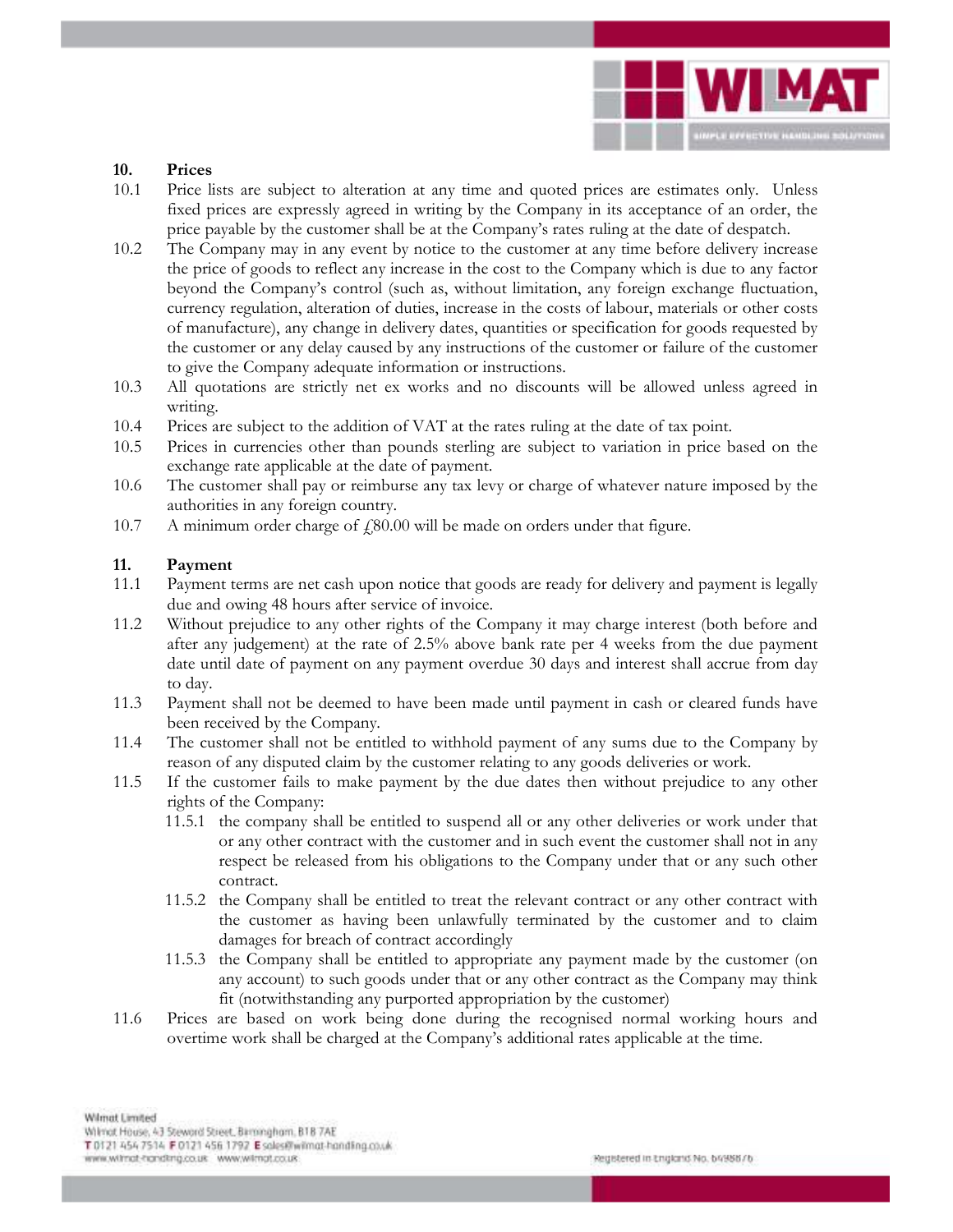

# **12. Title**

 While any money remains owing by the customer to the Company on any account (whether due for payment or not):

- 12.1 Title to all goods shall remain vested in the Company notwithstanding delivery or passing of risk.
- 12.2 The Company may recover and re-sell any goods and the customer shall deliver any goods to the Company upon demand. The Company may enter upon any premises of the customer or any third party where goods are stored to repossess goods whether or not they have been affixed to any property and/or to examine any goods
- 12.3 The customer shall hold all goods as trustee for the Company, stored separately, properly protected and insured and clearly identified as the Company's property.
- 12.4 The customers authority to resell goods is not implied and any authority given by the Company is automatically revoked when any money owing to the Company becomes overdue for payment or on the occurrence of any event specified in condition 21.
- 12.5 Any resale of goods by the customer will be as an agent for the Company and shall be on the condition that title does not pass to the purchaser except on the same basis as set out in this condition 12.
- 12.6 The customer shall pay the proceeds of any resale of goods including proceeds of any insurance or factoring of debts into a separate interest bearing bank account for the Company and in the case of tangible or non-monetary proceeds shall keep the same stored separately, properly protected and insured and clearly identified as the Company's property.
- 12.7 The customer may not pledge or in any way charge by way of security for an indebtedness any goods which remain the property of the Company but if the customer does so all monies owing by the customer to the Company shall (without prejudice to any other right or remedy or the Company) forthwith become due and payable.
- 12.8 Nothing contained in this clause shall confer any right on the customer to return goods or to refuse or delay payment.

# **13. Acceptance**

 The customer will be deemed to have received inspected and accepted goods as satisfactory and complete in all respects unless written notice of any alleged non-delivery shortage or defect is given to the Company (a) in the case of alleged under delivery, shortages or damaged goods within 3 days from delivery and (b) in the case of alleged defects forthwith upon the same becoming apparent and in any event within 7 days from delivery or (if the defect is covered by guarantee) within the periods specified in the guarantee (see conditions 15.1).

# **14. Complaints**

- 14.1 The Company shall be given every facility to examine at the delivery address goods the subject of any complaint and to take them back to the Company's premises.
- 14.2 If requested by the Company, the customer at his risk will return to the Company carriage paid goods the subject of complaint. The Company will be under no obligation whatsoever in respect of goods which have deteriorated or been damaged during return transit.
- 14.3 In no event will the Company be liable in respect of goods:
	- 14.3.1 which are used for any purpose other than that for which supplied
	- 14.3.2 which have been damaged or altered in any manner after delivery
	- 14.3.3 which have been rendered defective by lack of maintenance in accordance with

recommendations or instruction in the operating handbook or by unfair or improper use.

Wilmat Limited

Willmot House, 43 Steward Street, Barningham, B1B 7AE

T 0121 454 7514 F 0121 456 1792 E soles@witmat-handling.co.uk

www.witnat-handling.co.uk www.witnat.co.uk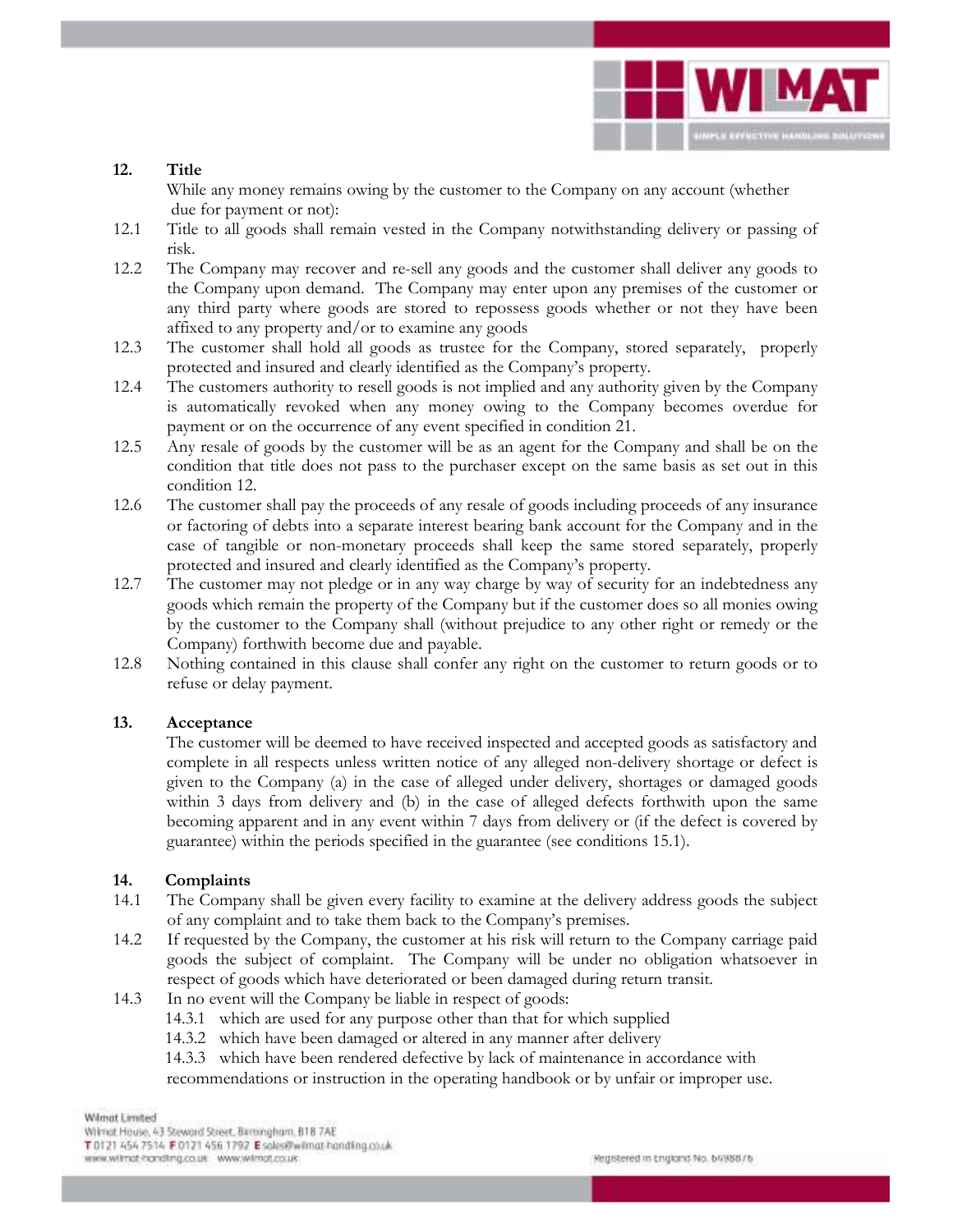

14.4 Subject to the receipt of due notice under condition 13 the Company may at its option either replace or make up or repair free of charge any goods for which the Company accepts responsibility as being incomplete or defective or may refund the price or give credit therefore.

#### **15. Specification, Warranties and Liability**

- 15.1 Subject to conditions 13 and 14, the Company warrants goods manufactured by Wilmat in accordance with the terms of the Company's form of guarantee in force from time to time; provided always that the warranty does not extend to and the Company shall not be liable for goods or parts manufactured by a third party.
- 15.2 The customer shall be responsible to the Company for ensuring the accuracy of the terms of any order (including all applicable drawings and specifications) submitted by the customer and for giving the Company any necessary information relating to goods within a sufficient time to enable the Company to perform the contract in accordance with its terms.
- 15.3 The Company reserves the right to make any changes in the specification of goods without notice.
- 15.4 So far as and to the fullest extent permitted by law all conditions and warranties whether express or implied and whether arising by statute customer of the trade or at common law are excluded and the Company shall not be liable for loss of profit injury damage or any consequential or special loss or damage sustained by the customer howsoever arising and in no event shall the Company's liability exceed the contract price.
- 15.5 Any advice or recommendation given by the Company or its employees or agents to the customer or its employees or agents as to the storage, application or use of goods which is not confirmed in writing by the Company is followed or acted upon entirely at the customers own risk, and accordingly the Company shall not be liable for any such advise or recommendation which is not so confirmed.

#### **16. Intellectual Property and Tooling**

- 16.1 The property in all design rights, copyright, trade secrets, and all confidential information in respect of all drawings, prints, technical specifications database and IT information including all subsequent modifications and adaptions prepared, manufactured or supplied by the Company shall vest in and remain the property of the Company, and the customer undertakes that it will not disclose to any other person or use the same other than for the purpose of the contract and that it will at the request of the Company at any time immediately deliver the same to the Company together with all copies thereof in its possession or control.
- 16.2 The customer shall indemnify the Company against all loss or damage to the Company's tangible property which is at any time in the customers possession or control.

#### **17. Safety of Goods**

- 17.1 The customer shall forthwith provide the Company with all information relating to any defects or safety hazards in goods of which it has or of which it becomes aware or of which it ought reasonably to have become aware.
- 17.2 The customer shall provide any person who uses or may use goods with any information (including instructions) provided by the Company which affects or may affect the safe use of goods and shall comply with all reasonable requirements of the Company to ensure the safety of goods or of any such person.

Wilmat Limited

Willmot House, 43 Steward Street, Barningham, B1B 7AE

T 0121 454 7514 F 0121 456 1792 E soles@witmat-handling.co.uk

www.witnat-handkrig.co.uk www.witnat.co.uk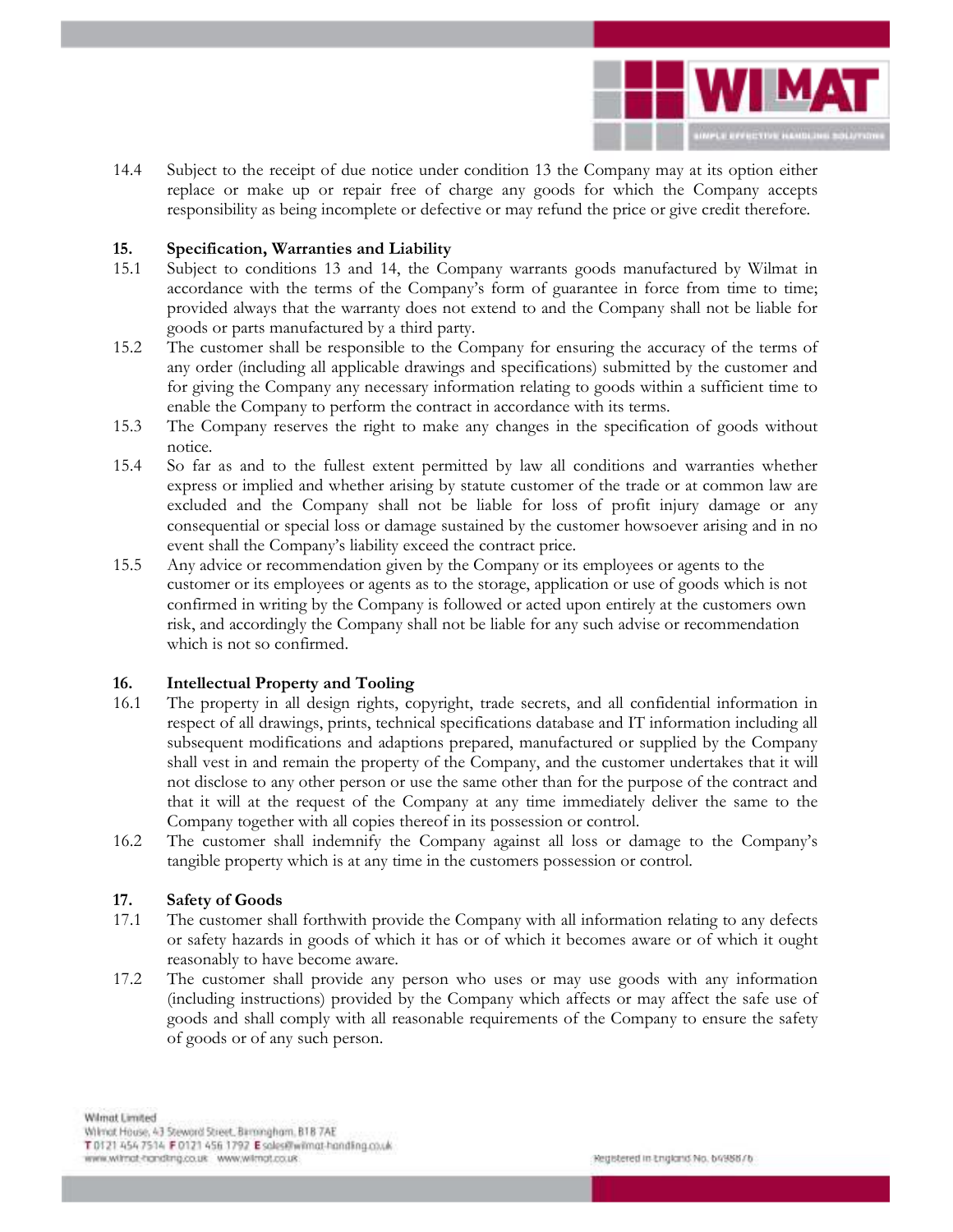

#### **18. Customers Special Requirements**

 So far as and to the fullest extent permitted by law the Company shall not be responsible or liable in any respect for goods produced in accordance with a customers specification and the customer will indemnify the Company from and against all liability, actions, proceedings, costs, claims, demands, damage, expenses, loss or injury in respect thereof howsoever arising.

#### **19. Indemnity**

So far as and to the fullest extent permitted by law the customer shall indemnify the Company from and against all liability, loss, damage, injury, cost, expenses, claims and demands arising from any cause other than negligence or breach of contract by the Company and in particular without prejudice to the generality of the foregoing from alleged infringement of patent, registered design or other industrial or commercial property right.

#### **20. Force Majeure**

The Company shall not be liable to the customer or be deemed to be in breach of the contract by reason of any delay in delivery or any delay in performing or any failure to perform any of the Company's obligations if the delay or failure was due to any cause beyond the Company's reasonable control. Without prejudice to the generality of the foregoing, the following shall be regarded as causes beyond the Company's reasonable control: Act of God, explosion, flood, tempest, fire or accident, war or threat of war, sabotage, insurrection, civil disturbance or requisition, acts, restrictions, regulations, bye-laws, prohibitions or measure of any kind on the part of any governmental, parliamentary or local authority; import or export regulations or embargo's; strikes, lockouts or other industrial actions or trade disputes (whether involving employees of the Company or of a third party); difficulties in obtaining raw materials, labour, fuel, parts or machinery; power failure or breakdown in machinery.

# **21. Termination**

Without prejudice to any of its other rights the Company may without liability terminate a contract or suspend further deliveries and work:

- 21.1 if the customer shall commit any breach of this or any other contract with the Company including failure to make any payments on the due dates.
- 21.2 If being an individual the customer shall die or have a receiving order made against him or commit any act of bankruptcy or become insolvent.
- 21.3 If being a Company the customer shall call any meeting of its creditors or have a receiver or administrator of all or any of its assets appointed or enter into liquidation or become subject to a winding up order of the Court.
- 21.4 If the customer compounds with or negotiates for any composition with its creditors or permits any judgement against it to remain unsatisfied for 14 days.
- 21.5 If any distress execution or other legal process shall be levied upon the customer.
- 21.6 If the customer ceases or threatens to cease to carry on business.<br>21.7 If the Company reasonably considers that any of the events men
- If the Company reasonably considers that any of the events mentioned above is about to occur and notifies the customer accordingly

#### **22. Sub-Contractors**

The Company reserves the right to sub-contract all or any part of the job.